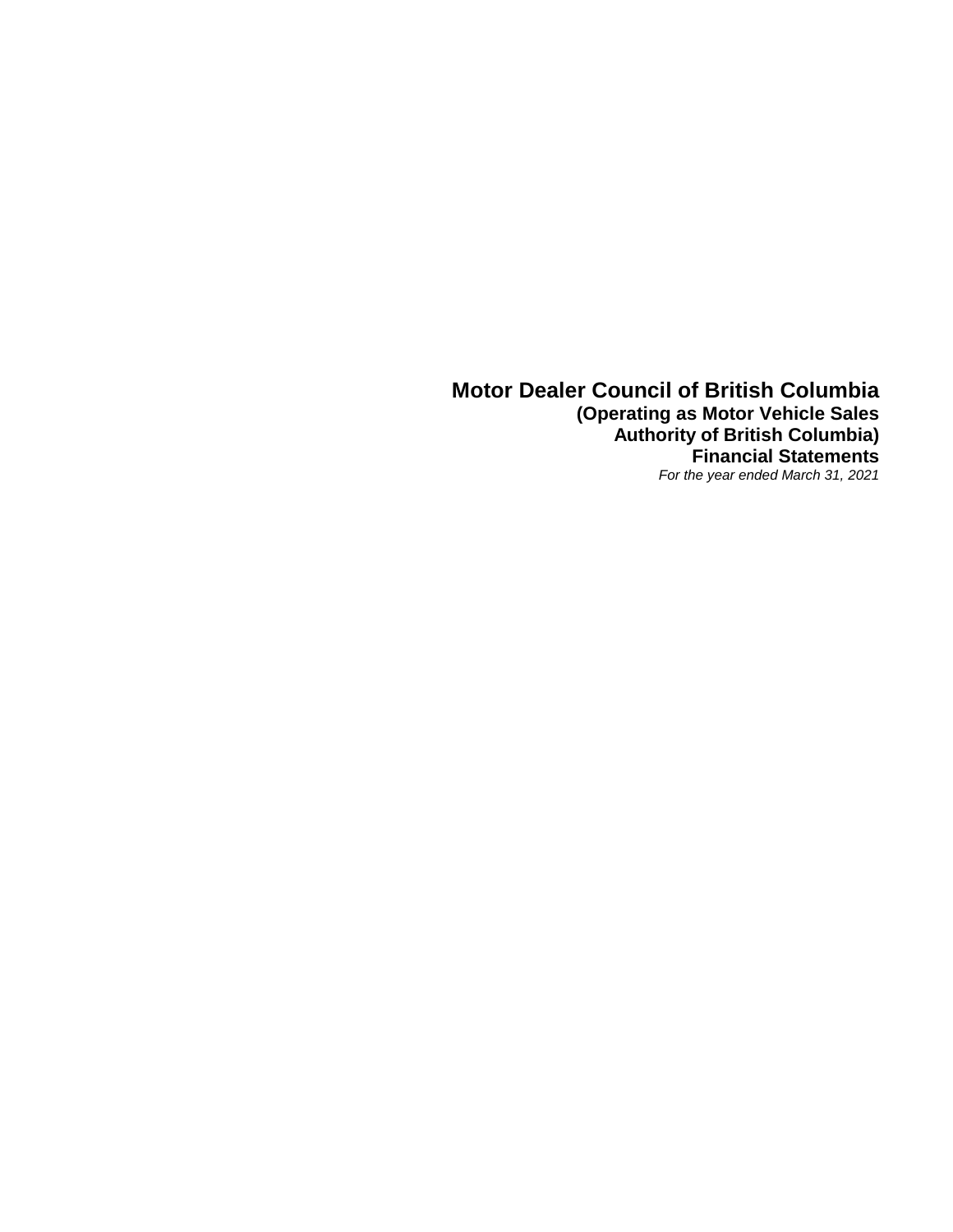# **Independent Auditors' Report Financial Statements**

### Page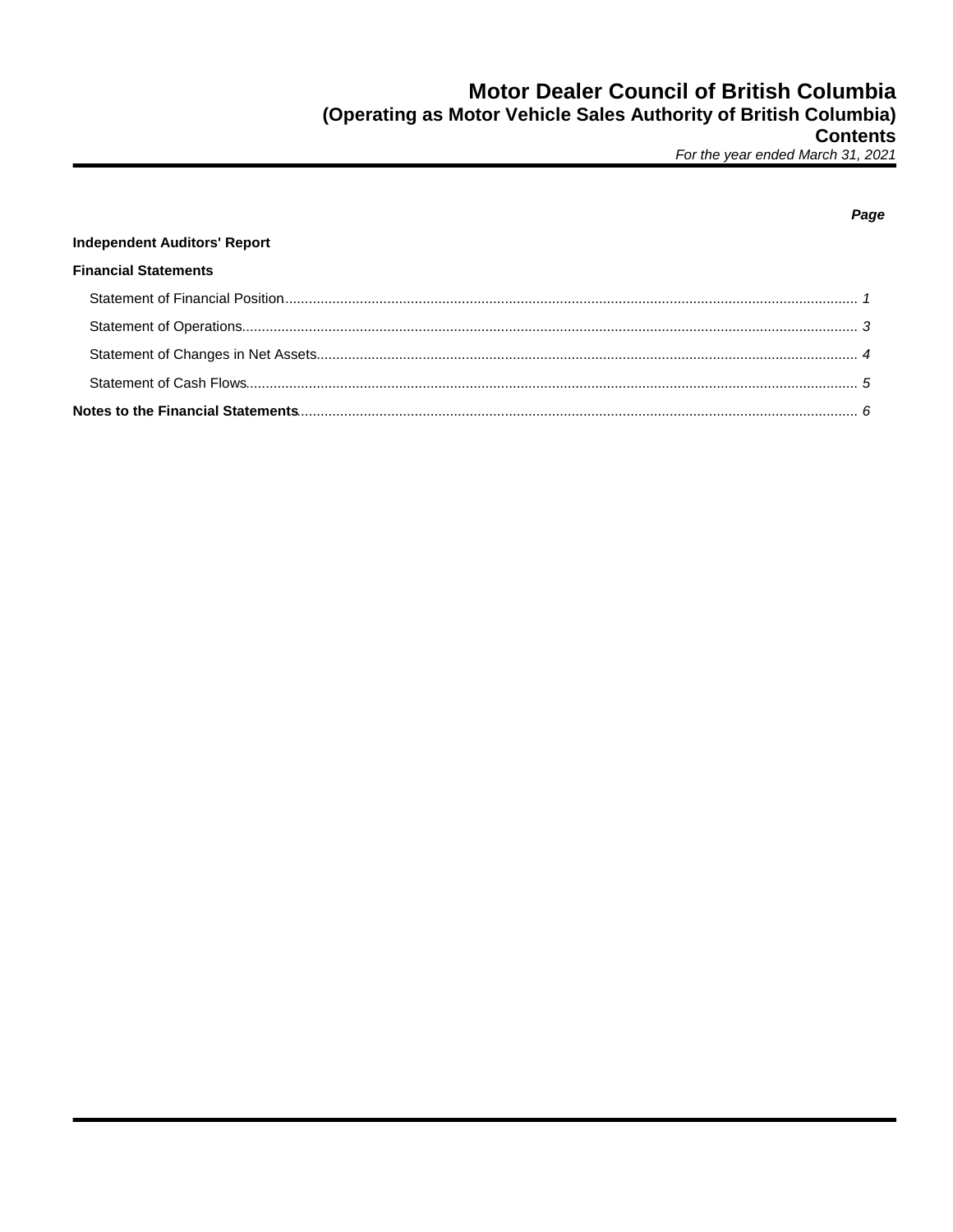## **Independent Auditor's Report**

To the Members of Motor Dealer Council of British Columbia:

#### **Report on the Audit of the Financial Statements**

#### **Opinion**

We have audited the financial statements of Motor Dealer Council of British Columbia (the "Society"), which comprise the statement of financial position as at March 31, 2021, and the statements of operations, changes in net assets and cash flows for the year then ended, and notes to the financial statements, including a summary of significant accounting policies.

In our opinion, the accompanying financial statements present fairly, in all material respects, the financial position of the Society as at March 31, 2021, and the results of its operations and its cash flows for the year then ended in accordance with Canadian accounting standards for not-for-profit organizations.

#### **Basis for Opinion**

We conducted our audit in accordance with Canadian generally accepted auditing standards. Our responsibilities under those standards are further described in the Auditor's Responsibilities for the Audit of the Financial Statements section of our report. We are independent of the Society in accordance with the ethical requirements that are relevant to our audit of the financial statements in Canada, and we have fulfilled our other ethical responsibilities in accordance with these requirements. We believe that the audit evidence we have obtained is sufficient and appropriate to provide a basis for our opinion.

#### **Responsibilities of Management and Those Charged with Governance for the Financial Statements**

Management is responsible for the preparation and fair presentation of the financial statements in accordance with Canadian accounting standards for not-for-profit organizations, and for such internal control as management determines is necessary to enable the preparation of financial statements that are free from material misstatement, whether due to fraud or error.

In preparing the financial statements, management is responsible for assessing the Society's ability to continue as a going concern, disclosing, as applicable, matters related to going concern and using the going concern basis of accounting unless management either intends to liquidate the Society or to cease operations, or has no realistic alternative but to do so.

Those charged with governance are responsible for overseeing the Society's financial reporting process.

#### **Auditor's Responsibilities for the Audit of the Financial Statements**

Our objectives are to obtain reasonable assurance about whether the financial statements as a whole are free from material misstatement, whether due to fraud or error, and to issue an auditor's report that includes our opinion. Reasonable assurance is a high level of assurance, but is not a guarantee that an audit conducted in accordance with Canadian generally accepted auditing standards will always detect a material misstatement when it exists. Misstatements can arise from fraud or error and are considered material if, individually or in the aggregate, they could reasonably be expected to influence the economic decisions of users taken on the basis of these financial statements.

As part of an audit in accordance with Canadian generally accepted auditing standards, we exercise professional judgment and maintain professional skepticism throughout the audit. We also:

- Identify and assess the risks of material misstatement of the financial statements, whether due to fraud or error, design and perform audit procedures responsive to those risks, and obtain audit evidence that is sufficient and appropriate to provide a basis for our opinion. The risk of not detecting a material misstatement resulting from fraud is higher than for one resulting from error, as fraud may involve collusion, forgery, intentional omissions, misrepresentations, or the override of internal control.
- Obtain an understanding of internal control relevant to the audit in order to design audit procedures that are appropriate in the circumstances, but not for the purpose of expressing an opinion on the effectiveness of the Society's internal control.
- Evaluate the appropriateness of accounting policies used and the reasonableness of accounting estimates and related disclosures made by management.



**KINCENTRIC> Best Employer CANADA 2019** 

### **ACCOUNTING** › **CONSULTING** › **TAX** SUITE 301 – 15303 31ST AVENUE, SURREY BC, V3Z 6X2 (800) 761-7772 T: (604) 536-7614 F: (604) 538-5356 **MNP.ca**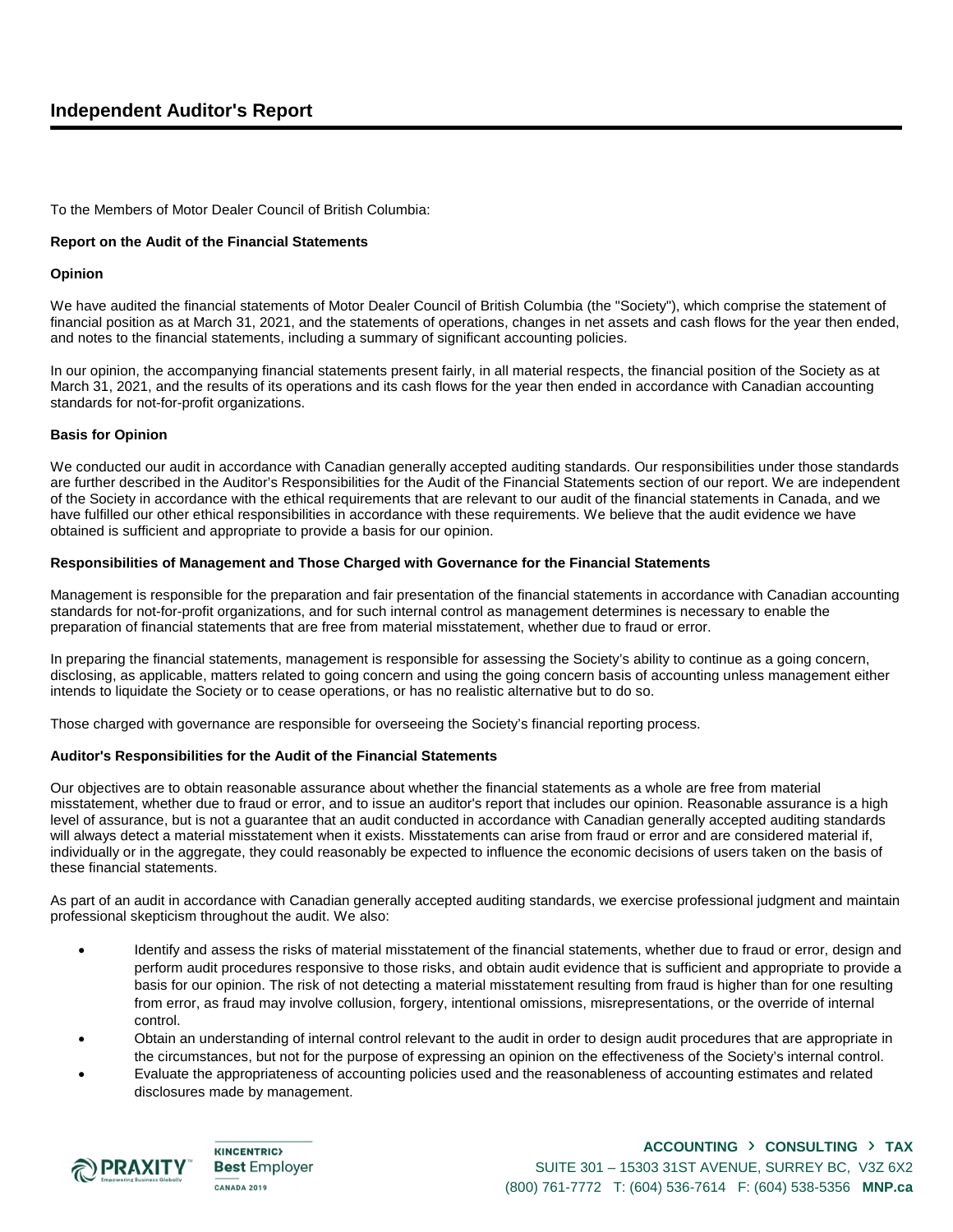- Conclude on the appropriateness of management's use of the going concern basis of accounting and, based on the audit evidence obtained, whether a material uncertainty exists related to events or conditions that may cast significant doubt on the Society's ability to continue as a going concern. If we conclude that a material uncertainty exists, we are required to draw attention in our auditor's report to the related disclosures in the financial statements or, if such disclosures are inadequate, to modify our opinion. Our conclusions are based on the audit evidence obtained up to the date of our auditor's report. However, future events or conditions may cause the Society to cease to continue as a going concern.
- Evaluate the overall presentation, structure and content of the financial statements, including the disclosures, and whether the financial statements represent the underlying transactions and events in a manner that achieves fair presentation.

We communicate with those charged with governance regarding, among other matters, the planned scope and timing of the audit and significant audit findings, including any significant deficiencies in internal control that we identify during our audit.

#### **Report on Other Legal and Regulatory Requirements**

As required by the Societies Act (British Columbia), we report that, in our opinion, these principles have been applied on a basis consistent with that of the preceding year.

Surrey, British Columbia

 $MNP$ LLP

May 17, 2021 Chartered Professional Accountants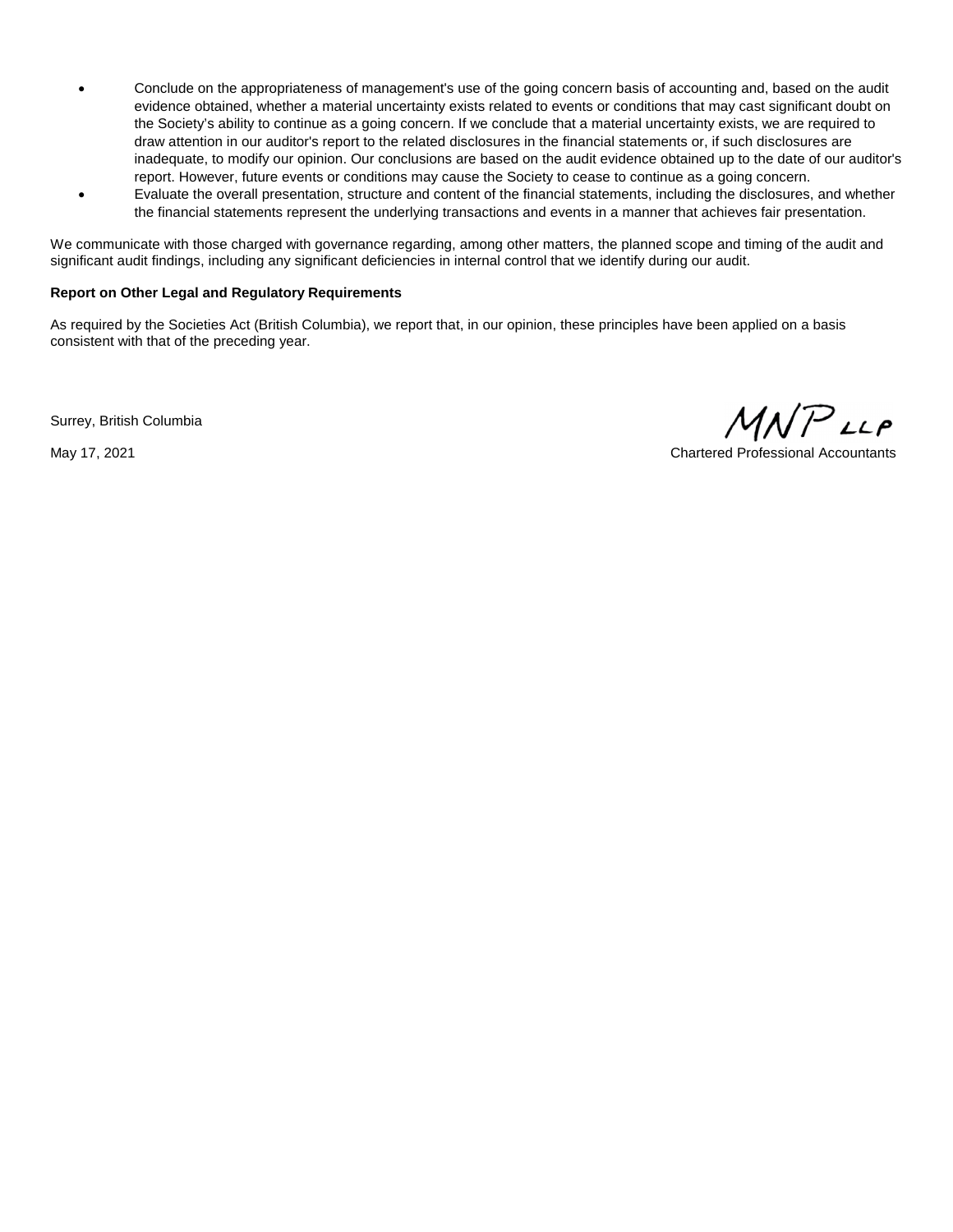# **Motor Dealer Council of British Columbia (Operating as Motor Vehicle Sales Authority of British Columbia) Statement of Financial Position**

*As at March 31, 2021*

|                               | 2021      | 2020      |
|-------------------------------|-----------|-----------|
|                               |           |           |
| <b>Assets</b>                 |           |           |
| <b>Current</b>                |           |           |
| Cash                          | 873,644   | 1,287,433 |
| Accounts receivable (Note 4)  | 8,470     | 41,201    |
| Term deposits (Note 5)        | 561,190   | 200,035   |
| Prepaid expenses and deposits | 62,496    | 101,208   |
|                               | 1,505,800 | 1,629,877 |
| Capital assets (Note 6)       | 4,010,930 | 4,195,568 |
| Intangible assets (Note 7)    | 1,224,529 | 621,828   |
| Term deposits (Note 5)        |           | 555,107   |
| <b>Mutual Funds</b> (Note 8)  | 904,709   | 515,185   |
|                               | 7,645,968 | 7,517,565 |

*Continued on next page*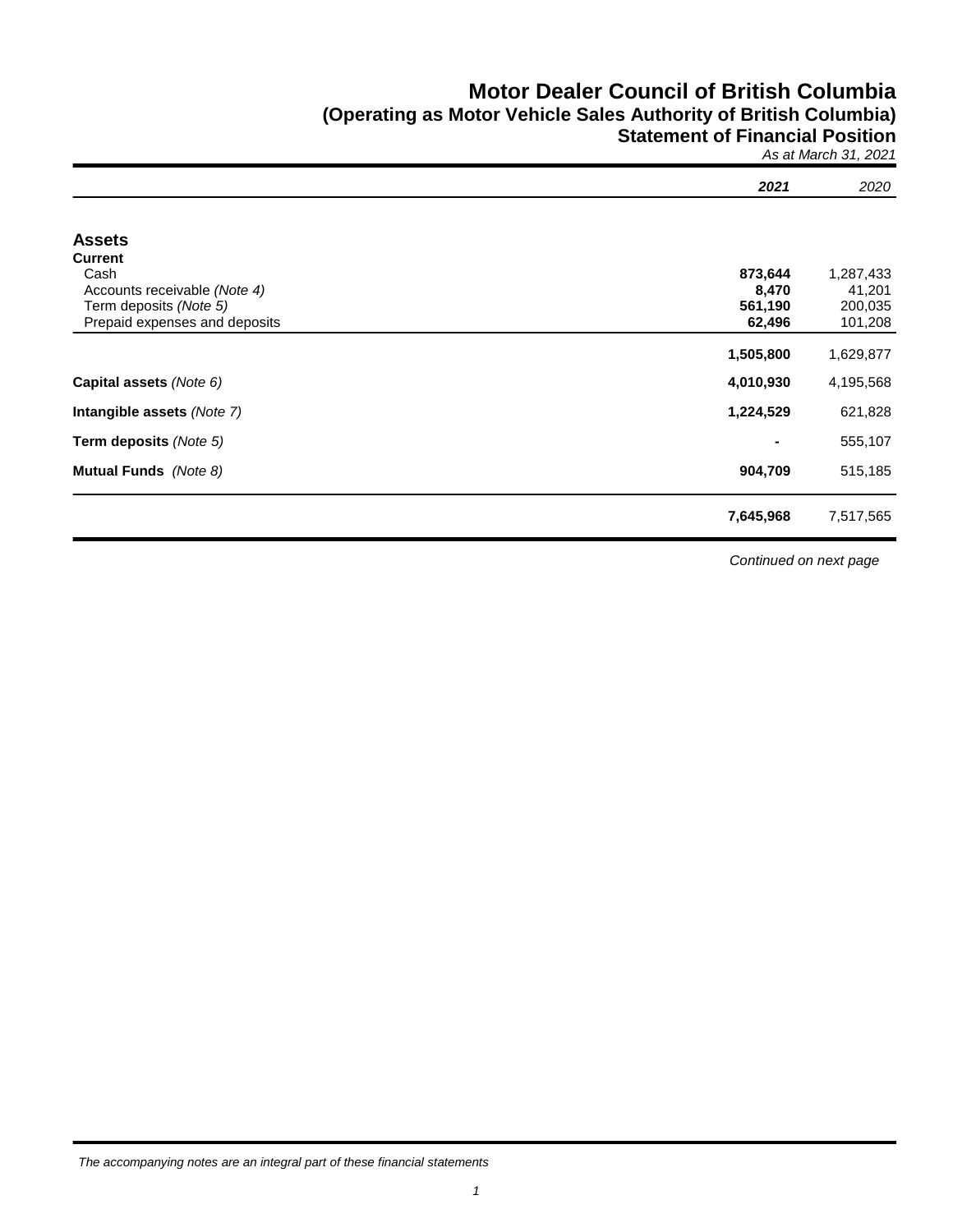# **Motor Dealer Council of British Columbia (Operating as Motor Vehicle Sales Authority of British Columbia) Statement of Financial Position**

*As at March 31, 2021*

|                                                     |            | - - ,      |
|-----------------------------------------------------|------------|------------|
|                                                     | 2021       | 2020       |
|                                                     |            |            |
| <b>Liabilities</b>                                  |            |            |
| <b>Current</b>                                      |            |            |
| Accounts payable and accruals (Note 9)              | 211,987    | 417,926    |
| Deferred licensing and learning revenue             | 1,997,202  | 1,993,826  |
|                                                     | 2,209,189  | 2,411,752  |
|                                                     |            |            |
| <b>Commitments</b> (Note 10)                        |            |            |
| Credit facility (Note 11)                           |            |            |
| Significant event (Note 20)                         |            |            |
| <b>Fund Balances</b>                                |            |            |
| Unrestricted                                        | (229, 902) | (148, 245) |
| Invested in capital and intangible assets (Note 12) | 5,235,459  | 4,817,396  |
| Internally restricted (Note 12)                     | 431,222    | 436,662    |
|                                                     |            |            |
|                                                     | 5,436,779  | 5,105,813  |
|                                                     | 7,645,968  | 7,517,565  |
|                                                     |            |            |

### Approved on behalf of the Board

E-SIGNED by Jim Nicholson

**Director** 

E-SIGNED by Mark Bakken

**Director**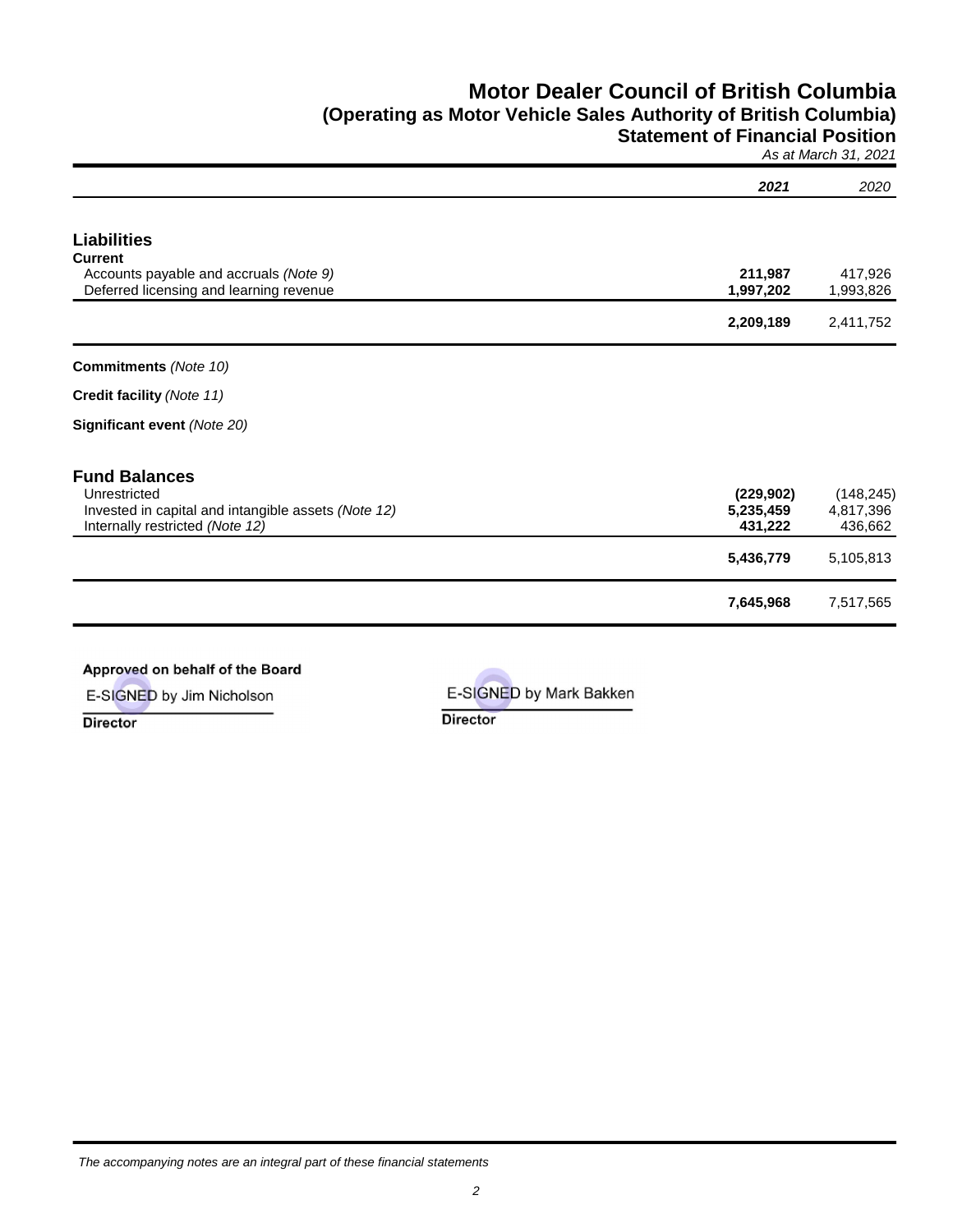# **Motor Dealer Council of British Columbia**

# **(Operating as Motor Vehicle Sales Authority of British Columbia)**

**Statement of Operations**

*For the year ended March 31, 2021*

|                                                     | 2021      | 2020      |
|-----------------------------------------------------|-----------|-----------|
|                                                     |           |           |
| Revenue                                             |           |           |
| Licensing fees                                      | 3,906,854 | 4,003,557 |
| Course fees                                         | 1,151,561 | 945,655   |
| Administration fees and other                       | 244,259   | 440,109   |
| Interest Income                                     | 47,547    | 41,776    |
| Investigation and hearing recovery                  | 19,853    | 18,432    |
|                                                     | 5,370,074 | 5,449,529 |
| <b>Expenses</b>                                     |           |           |
| Advertising                                         | 35,466    | 66,104    |
| Amortization of capital assets                      | 225,983   | 189,204   |
| Amortization of intangible assets                   | 151,420   | 27,334    |
| Automotive                                          | 78,130    | 93,675    |
| <b>Bad debts</b>                                    | 19,657    | 45,683    |
| Building and occupancy                              | 56,811    | 57,281    |
| Conferences                                         | 196       | 27,815    |
| Consulting                                          | 1,513     | 150,241   |
| Course costs, travel and meals                      | 11,331    | 36,484    |
| Governance                                          | 120,090   | 99,292    |
| Investigation and hearing costs                     | 148       | 4,569     |
| Office and general                                  | 515,546   | 572,114   |
| Professional fees                                   | 238,045   | 136,535   |
| Property taxes and utilities                        | 21,550    | 44,467    |
| Salaries and benefits (Note 13)                     | 3,615,737 | 3,707,603 |
| Training                                            | 6,626     | 38,237    |
|                                                     | 5,098,249 | 5,296,638 |
| Excess of revenue over expenses before other items  | 271,825   | 152,891   |
| <b>Other items</b>                                  |           |           |
| Gain on disposal of mutual funds                    | 9,134     |           |
| Gain on disposal of capital assets                  |           | 7,228     |
| Impairment of intangible assets                     | (23, 172) |           |
| Gain (loss) on change in fair value of mutual funds | 73,179    | (36, 629) |
|                                                     | 59,141    | (29, 401) |
| <b>Excess of revenue over expenses</b>              | 330,966   | 123,490   |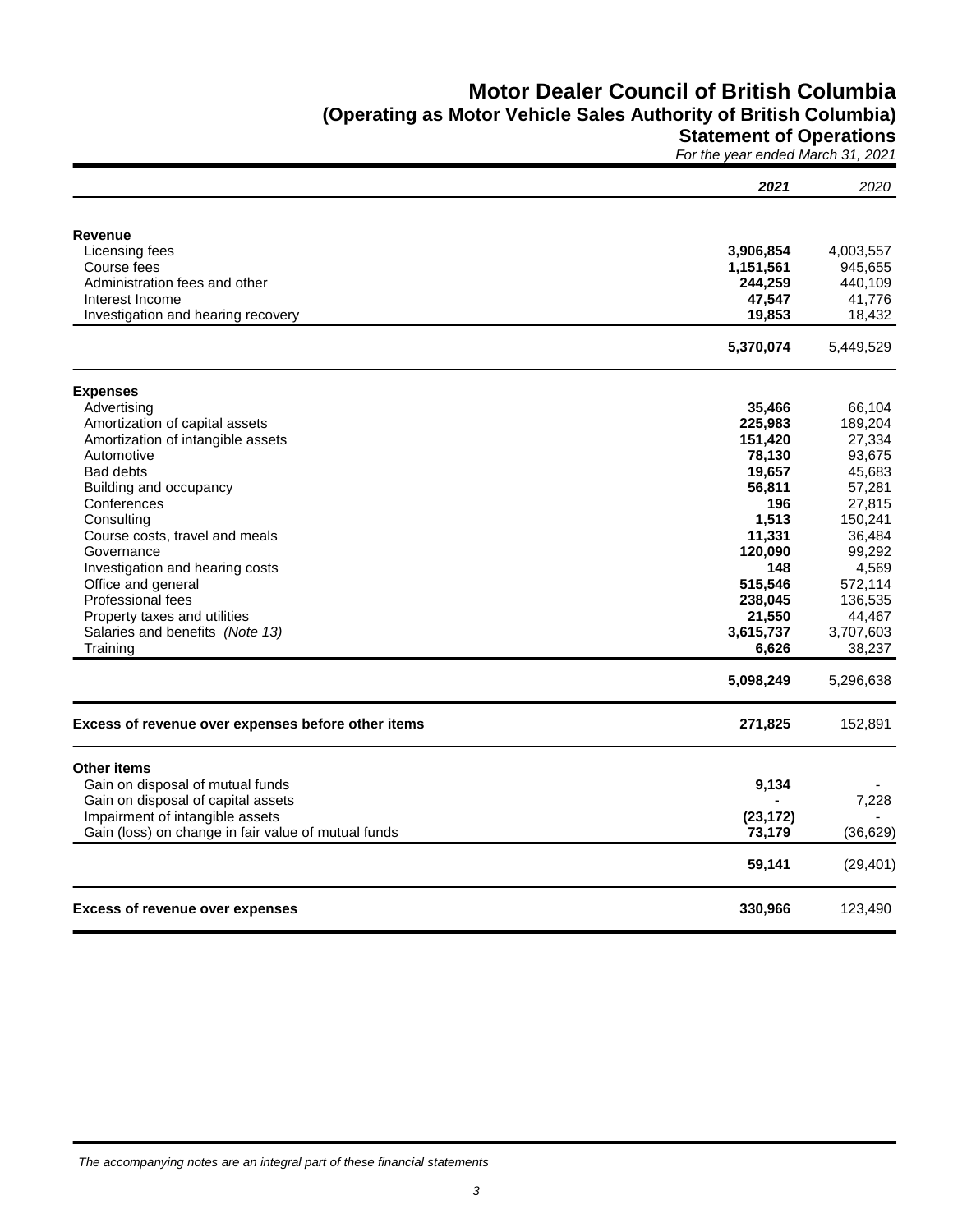# **Motor Dealer Council of British Columbia (Operating as Motor Vehicle Sales Authority of British Columbia) Statement of Changes in Net Assets**

*For the year ended March 31, 2021*

|                                               | <b>Operating</b><br>Fund | Internally<br><b>Restricted</b><br>and Capital<br>and<br>Intangible<br><b>Assets</b><br>(Note 12) | 2021      | 2020      |
|-----------------------------------------------|--------------------------|---------------------------------------------------------------------------------------------------|-----------|-----------|
| Fund balances, beginning of year              | (148, 245)               | 5,254,058                                                                                         | 5,105,813 | 4,982,323 |
| <b>Excess of revenue over expenses</b>        | 678,889                  | (347, 923)                                                                                        | 330,966   | 123,490   |
| <b>Purchase of capital assets</b>             | (41, 345)                | 41,345                                                                                            |           |           |
| <b>Purchase of intangible assets</b>          | (777, 294)               | 777,294                                                                                           |           |           |
| Transfer from internally restricted (Note 14) | 58,093                   | (58,093)                                                                                          | ۰         |           |
| Fund balances, end of year                    | (229, 902)               | 5,666,681                                                                                         | 5,436,779 | 5,105,813 |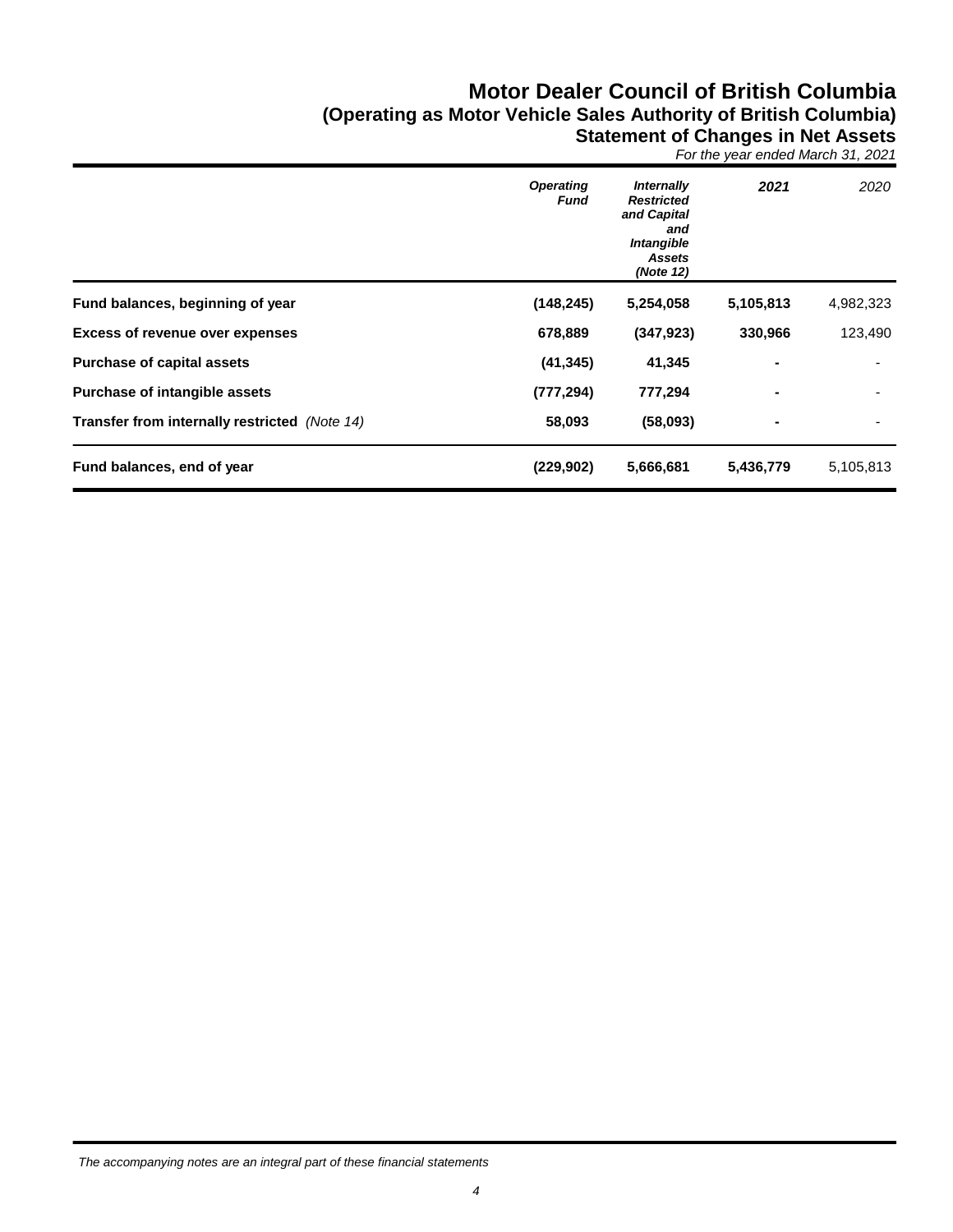# **Motor Dealer Council of British Columbia (Operating as Motor Vehicle Sales Authority of British Columbia)**

### **Statement of Cash Flows**

*For the year ended March 31, 2021*

|                                                      | 2021       | 2020       |
|------------------------------------------------------|------------|------------|
| Cash provided by (used for) the following activities |            |            |
| Operating                                            |            |            |
| Excess of revenue over expenses                      | 330,966    | 123,490    |
| Amortization of capital assets                       | 225,983    | 189,204    |
| Amortization of intangible assets                    | 151,420    | 27,334     |
| (Gain) loss on change in fair value of investments   | (73, 179)  | 36,629     |
| (Gain) loss on disposal of marketable securities     | (9, 134)   |            |
| Gain on disposal of capital assets                   |            | (7, 228)   |
| Impairment of intangible assets                      | 23,172     |            |
|                                                      | 649,228    | 369,429    |
| Changes in working capital accounts                  |            |            |
| Accounts receivable                                  | 32,731     | 42,464     |
| Prepaid expenses and deposits                        | 38,712     | (14, 032)  |
| Accounts payable and accruals                        | (205, 939) | 177,316    |
| Deferred licensing and learning revenue              | 3,376      | 43,631     |
|                                                      | 518,108    | 618,808    |
| Investing                                            |            |            |
| Purchase of capital assets                           | (41, 345)  | (163, 345) |
| Proceeds on disposal of capital assets               |            | 11,000     |
| Development costs - intangible assets                | (777, 294) | (618, 544) |
| Purchase of term deposits                            | (6,047)    |            |
| Proceeds on disposal of term deposits                | 200,000    | 412,726    |
| Purchase of mutual funds                             | (561, 861) | (457, 724) |
| Proceeds on disposal of mutual funds                 | 254,650    |            |
|                                                      | (931, 897) | (815, 887) |
| Decrease in cash resources                           | (413, 789) | (197,079)  |
| Cash resources, beginning of year                    | 1,287,433  | 1,484,512  |
| Cash resources, end of year                          | 873,644    | 1,287,433  |

*The accompanying notes are an integral part of these financial statements*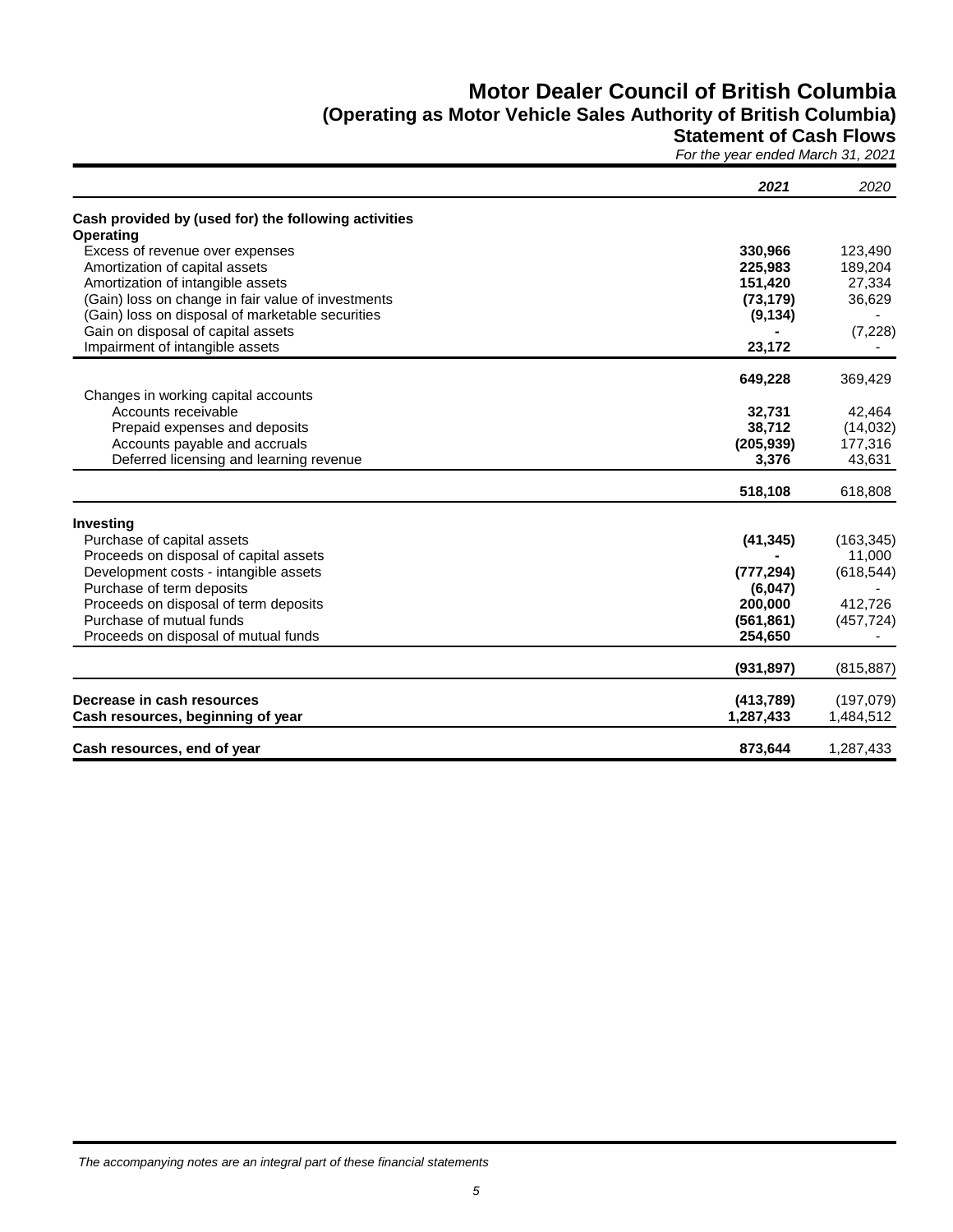#### **1. Incorporation and nature of the organization**

Motor Dealer Council of British Columbia ("the Society") was incorporated under the Societies Act of British Columbia on July 31, 2003 as a not-for-profit society and thus is exempt from income taxes under the Income Tax Act (the "Act"). In order to maintain its status as a registered not-for-profit organization under the Act, the Society must meet certain requirements within the Act. In the opinion of management these requirements have been met.

On April 1, 2004, the Government of British Columbia granted to the Society the authority to administer and enforce the Motor Dealer Act and related regulations. On March 30, 2007, subject to amendment to the Motor Dealer Act, the Society has become known as the Motor Vehicle Sales Authority of British Columbia ("VSA"), better reflecting both the public and industry service roles of the independent regulatory agency.

### **2. Change in accounting policies**

#### *Fund Accounting*

Effective April 1, 2020, the Board of Directors elected to change its financial reporting from the deferral method with fund accounting to the deferral method without fund accounting as it was determined it would provide a more useful presentation to the users of the financial statements.

#### *Controlled entity*

Effective April 1, 2021, the Society elected to present the financial position and results of operations of the Motor Dealer Consumer Compensation Fund (the "Fund") as a disclosure to the financial statements (Note 16). The financial position and results of operations of the Fund were previously reported on a consolidated basis with the Society. The change in policy has been applied retrospectively, with the comparative financial statements reflecting a reduction in cash and term deposits and deferred contributions of \$1,206,841. The retrospective application of the change in policy has not affected total net assets, nor excess of revenues over expenses as previously reported.

#### **3. Significant accounting policies**

The financial statements have been prepared in accordance with Canadian accounting standards for not-for-profit organizations ("ASNPO") set out in Part III of the CPA Canada Handbook - Accounting, as issued by the Accounting Standards Board in Canada, and include the following significant accounting policies:

#### *Term deposits*

Term deposits that mature before March 31, 2022 are presented as current assets. Term deposits with maturity dates subsequent to March 31, 2022 are presented as long term assets.

#### *Capital assets*

Capital assets are initially recorded at cost. Amortization is provided using the following methods at rates and terms intended to amortize the cost of the assets over their estimated useful lives.

|                    | Method            | Rate/Term |
|--------------------|-------------------|-----------|
| <b>Building</b>    | declining balance | 4 %       |
| Automotive         | declining balance | $30\%$    |
| Computer equipment | straight-line     | 3 years   |
| Computer software  | straight-line     | 2 years   |
| Office equipment   | straight-line     | 5 years   |

When a capital asset no longer contributes to the Society's ability to provide services, its carrying amount is written down to residual value, if any.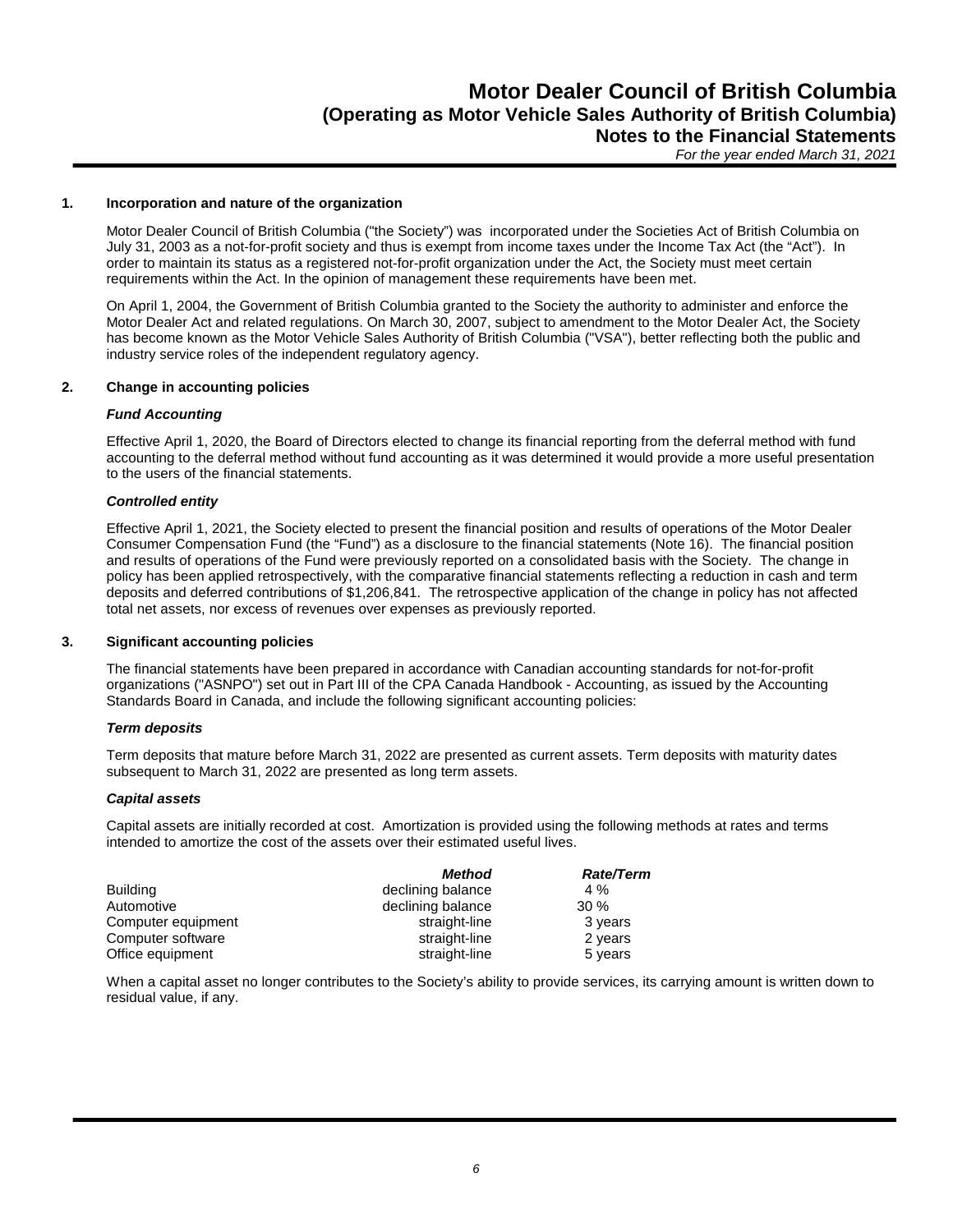#### **3. Significant accounting policies** *(Continued from previous page)*

#### *Intangible assets*

Specified intangible assets are recognized and reported apart from goodwill.

An intangible asset recognized separately from goodwill and subject to amortization is recorded at cost.

Amortization is provided using the straight-line method at a rate intended to amortize the cost of intangible asset over its estimated useful life.

|            | Method        | Rate    |
|------------|---------------|---------|
| Driver 2.0 | straight-line | 7 years |

When an intangible asset no longer contributes to the Society's ability to provide services, its carrying amount is written down to residual value, if any.

#### *Revenue recognition*

The Society follows the deferral method of accounting for contributions.

Restricted contributions are recognized as revenue in the year in which the related expenses are incurred. Unrestricted contributions are recognized as revenue when received or receivable if the amount to be received can be reasonably estimated and collection is reasonably assured.

The Society recognizes annual licensing fees from dealerships and sales representatives proportionately over the period of licensing, which varies from twelve to twenty-four months. Revenue from course fees, consumer awareness, administration and other revenue is recognized in the period in which the services are provided and collection is reasonably assured. Interest and investment income is recognized on the accrual basis. Realized and unrealized gains and losses on mutual funds are recognized upon sale of the investment, or upon fair value measurement at each reporting period.

#### *Government wage subsidy*

Claims for government assistance under the Canada Emergency Wage Subsidy (CEWS) are recorded in the period to which the subsidy applies. Subsidies are recognized once there is reasonable assurance that the Society will meet the eligibility criteria, the government support will be received and the amount to be received is measurable. Government subsidies are recorded as a reduction of the eligible expenditures in the year in which the expenditures are incurred.

#### *Measurement uncertainty*

The preparation of financial statements in conformity with ASNPO requires management to make estimates and assumptions that affect the reported amounts of assets and liabilities and disclosure of contingent assets and liabilities at the date of the financial statements, and the reported amounts of revenues and expenses during the reporting period.

Accounts receivable are stated after evaluation as to their collectability and an appropriate allowance for doubtful accounts is provided where considered necessary. Amortization is based on the estimated useful lives of capital and intangible assets.

Included as a reduction of salaries and benefits expense is \$288,868 (2019 - \$Nil) of government assistance for the Canada Emergency Wage Subsidy. Management has estimated and calculated the amount of subsidy based upon their assessment of qualifying expenditures. The variability between actual subsidy received has not varied from the estimated subsidy.

These estimates and assumptions are reviewed periodically and, as adjustments become necessary they are reported in excess of revenues over expenses in the periods in which they become known.

#### *Financial instruments*

The Society recognizes its financial instruments when the Society becomes party to the contractual provisions of the financial instrument. All financial instruments are initially recorded at their fair value, including financial assets and liabilities originated and issued in a related party transaction with management. Financial assets and liabilities originated and issued in all other related party transactions are initially measured at their exchange amount in accordance with Section 3840 *Related Party Transactions* (Note 15, 16).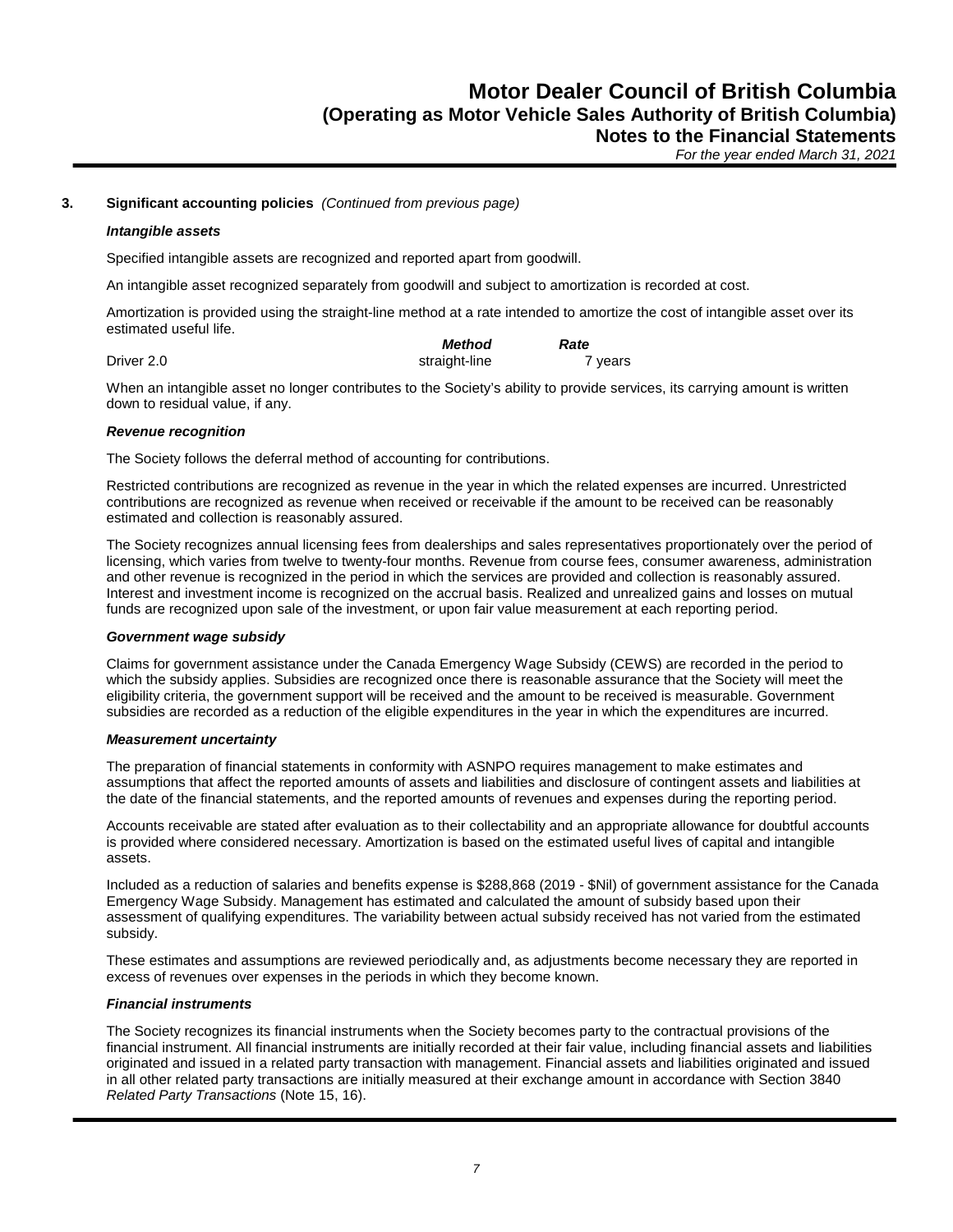#### **3. Significant accounting policies** *(Continued from previous page)*

At initial recognition, the Society may irrevocably elect to subsequently measure any financial instrument at fair value. The Society has not made such an election during the year.

The Society subsequently measures mutual funds at fair value, being the net asset value per unit as reported by the Investment Manager, with changes in fair value recorded immediately in the statement of operations. All other financial assets and liabilities are subsequently measured at amortized cost.

Transaction costs and financing fees directly attributable to the origination, acquisition, issuance or assumption of financial instruments subsequently measured at fair value are immediately recognized in excess of revenue over expenses. Conversely, transaction costs and financing fees are added to the carrying amount for those financial instruments subsequently measured at amortized cost or cost.

#### *Financial asset impairment*

The Society assesses impairment of all of its financial assets measured at cost or amortized cost. When there is an indication of impairment, the Society determines whether it has resulted in a significant adverse change in the expected timing or amount of future cash flows during the year. If so, the Society reduces the carrying amount of any impaired financial assets to the highest of: the present value of cash flows expected to be generated by holding the assets; the amount that could be realized by selling the assets; and the amount expected to be realized by exercising any rights to collateral held against those assets. Any impairment, which is not considered temporary, is included in current year excess of revenues over expenses. The Society reverses impairment losses on financial assets when there is a decrease in impairment and the decrease can be objectively related to an event occurring after the impairment loss was recognized. The amount of the reversal is recognized in the excess of revenues over expenses in the year the reversal occurs.

### **4. Accounts receivable**

|                                 | 2021      | 2020      |
|---------------------------------|-----------|-----------|
| Accounts receivable             | 54,153    | 86,884    |
| Allowance for doubtful accounts | (45, 683) | (45, 683) |
|                                 | 8,470     | 41.201    |

### **5. Term deposits**

Term deposits have maturity dates ranging from April 2021 to March 2022, bearing interest at fixed rates between 1.90% and 2.22% per annum.

#### **6. Capital assets**

|                    |           |                    | 2021      | 2020      |
|--------------------|-----------|--------------------|-----------|-----------|
|                    |           | <b>Accumulated</b> | Net book  | Net book  |
|                    | Cost      | amortization       | value     | value     |
| Land               | 1,964,750 | ۰                  | 1,964,750 | 1,964,750 |
| <b>Building</b>    | 2,043,406 | 224.474            | 1,818,932 | 1,907,493 |
| Automotive         | 203.197   | 131,865            | 71,332    | 88,593    |
| Computer equipment | 263.564   | 251.536            | 12.028    | 25,116    |
| Computer software  | 368,473   | 320.940            | 47,533    | 74,921    |
| Office equipment   | 380.877   | 284.522            | 96,355    | 134,695   |
|                    | 5,224,267 | 1,213,337          | 4,010,930 | 4,195,568 |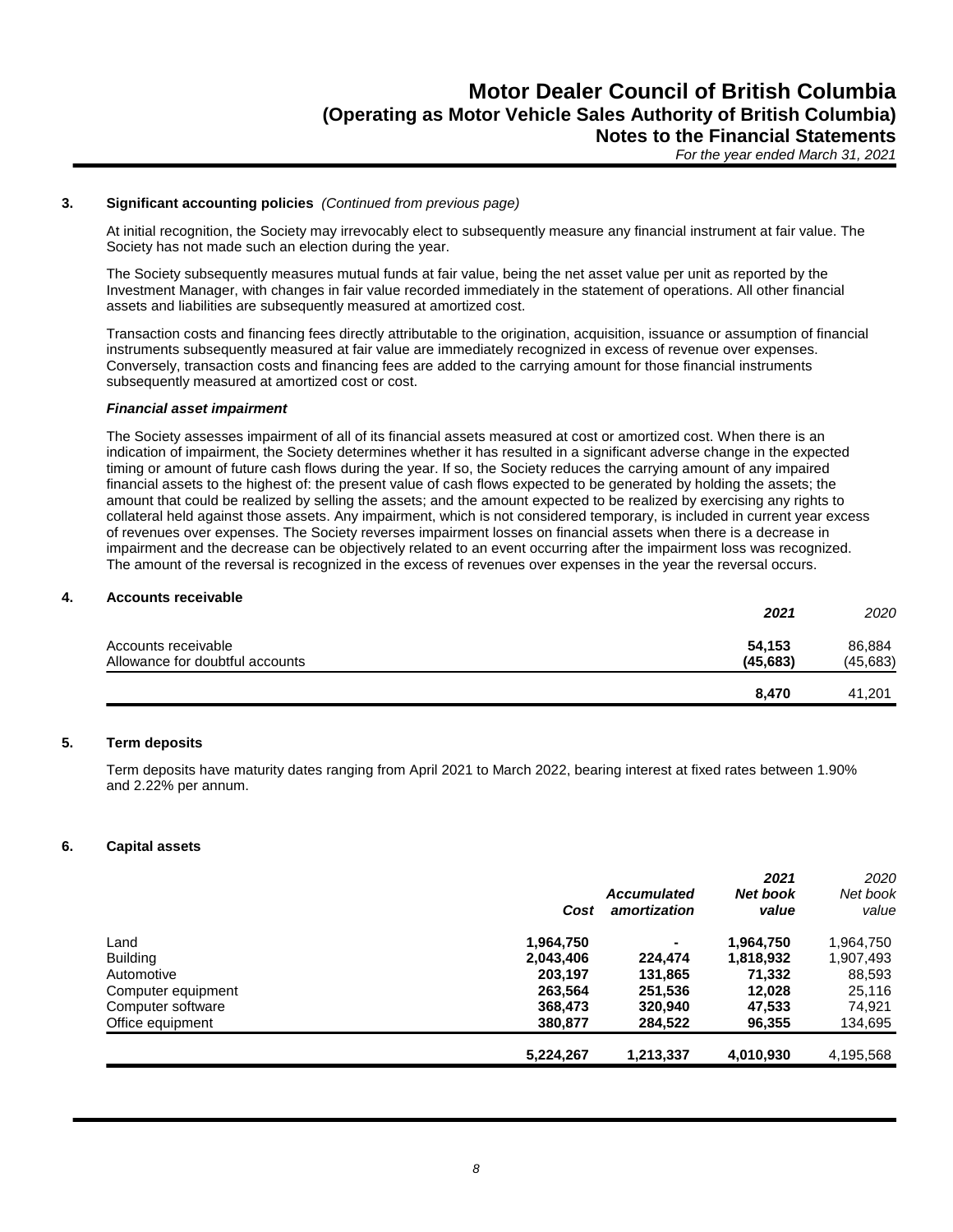| Intangible assets                       | 2021      | 2020    |
|-----------------------------------------|-----------|---------|
| Intangible assets having definite lives |           |         |
| Driver 2.0                              | 1,224,529 | 621,828 |

Intangible assets are presented net of accumulated amortization of \$168,789 (2020 – \$30,124).

#### **8. Mutual funds**

The Society holds investments in mutual funds comprised of Canadian and US denominated bonds and equities, presented at fair value, with a cost of \$868,159 (2020 - \$551,814).

#### **9. Accounts payable and accruals**

Included in accounts payable and accruals is \$nil (2020 - \$54,351) of remittances payable to various government agencies.

#### **10. Commitments**

The Society has entered into lease agreements for various equipment through September 2021 with payments of \$5,080 remaining through lease expiration.

#### **11. Credit facility**

The Society has access to a credit facility provided by Envision Financial. The credit facility, has an authorized limit of \$1,000,000 Canadian dollars to provide financing for general operating requirements. Advances are repayable upon demand and bear interest at the Credit Union's prime lending rate plus 1.5%, with interest paid monthly.

The facility is subject to a general security agreement constituting a first ranking security interest in all personal property of the Society.

The Society has not drawn upon the available credit facility as at March 31, 2021 and 2020.

The agreement with the financial institution requires the maintenance of certain financial covenants of the Society. As of March 31, 2021, the Society is in compliance with these financial covenants. It is managements opinion that the Society is likely to remain in compliance with these covenants throughout the next twelve months subsequent to March 31, 2021.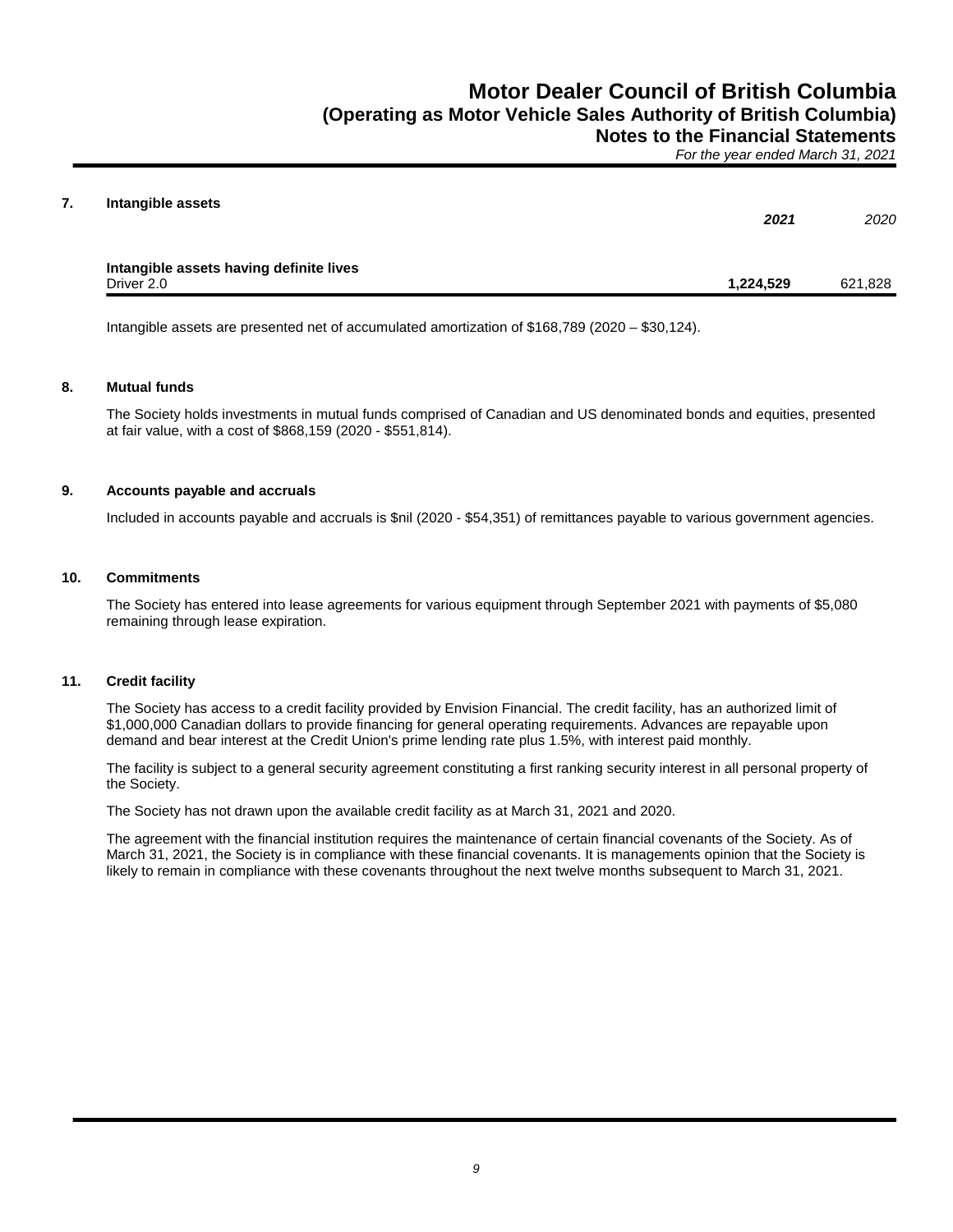#### **12. Internally Restricted and Capital Asset Fund balances**

|                                       |                                                       |                                                                 | <b>Internally Restricted Funds</b>                         |                                                             | 2021       | 2020       |  |
|---------------------------------------|-------------------------------------------------------|-----------------------------------------------------------------|------------------------------------------------------------|-------------------------------------------------------------|------------|------------|--|
|                                       | <b>Capital and</b><br>Intangible<br><b>Asset Fund</b> | <b>Reserve for</b><br><b>Future</b><br><b>Training</b><br>Costs | <b>Reserve for</b><br><b>Regulatory</b><br><b>Response</b> | <b>Reserve for</b><br><b>Consumer</b><br><b>Advancement</b> |            |            |  |
| Opening Fund balance                  | 4,817,396                                             | 84,587                                                          | 150,000                                                    | 202,075                                                     | 5,254,058  | 4,753,670  |  |
| Revenue                               |                                                       |                                                                 |                                                            | 78,900                                                      | 78,900     | 91,150     |  |
| Amortization                          | (377, 404)                                            |                                                                 |                                                            |                                                             | (377, 404) | (216, 538) |  |
| Gain (loss) on sale of assets         |                                                       |                                                                 |                                                            |                                                             |            | 7,228      |  |
| Gain (loss) on impairment of assets   | (23, 172)                                             |                                                                 |                                                            |                                                             | (23, 172)  |            |  |
| Consumer advancement fund<br>expenses |                                                       |                                                                 |                                                            | (26, 247)                                                   | (26, 247)  | (106, 355) |  |
| Excess (deficiency) of revenue over   | (400, 575)                                            |                                                                 |                                                            | 52,652                                                      | (347, 923) | (224, 515) |  |
| expenses                              |                                                       |                                                                 |                                                            |                                                             |            |            |  |
| Transfer (to) / from operating fund   |                                                       |                                                                 |                                                            | (58,093)                                                    | (58,093)   | (53, 215)  |  |
| Capital assets acquired               | 41,345                                                |                                                                 |                                                            |                                                             | 41,345     | 163,345    |  |
| Intangible assets acquired            | 777,294                                               |                                                                 |                                                            |                                                             | 777,294    | 618,544    |  |
| Assets disposed                       |                                                       |                                                                 |                                                            |                                                             |            | (3,772)    |  |
| Ending Fund balance                   | 5,235,459                                             | 84,587                                                          | 150,000                                                    | 196,635                                                     | 5,666,681  | 5,254,058  |  |

### **13. Government wage subsidy**

During the year, the Society incurred eligible expenses meeting the requirements of the Canada Emergency Wage Subsidy (CEWS) program based on the Society's decrease in revenue, employee baseline remuneration and total remuneration paid during prescribed periods. During the year ended March 31, 2021, the Society received a subsidy of \$288,868 (2020 - \$nil), which has been applied against salaries and benefits expense.

#### **14. Interfund transactions**

During the year, the Society transferred \$58,093 from the Society's Internally Restricted Fund to the Operating Fund.

#### **15. Related party transactions**

During the year, the Society paid \$120,090 (2020 - \$99,292) in governance costs to the Board of Directors comprised of directors' fees of \$115,080 (2020 - \$74,579) and expense reimbursements of \$5,010 (2020 - \$24,716).

These transactions were conducted in the normal course of operations and were measured at their exchange amount, which is the amount of consideration established and agreed to by the related parties.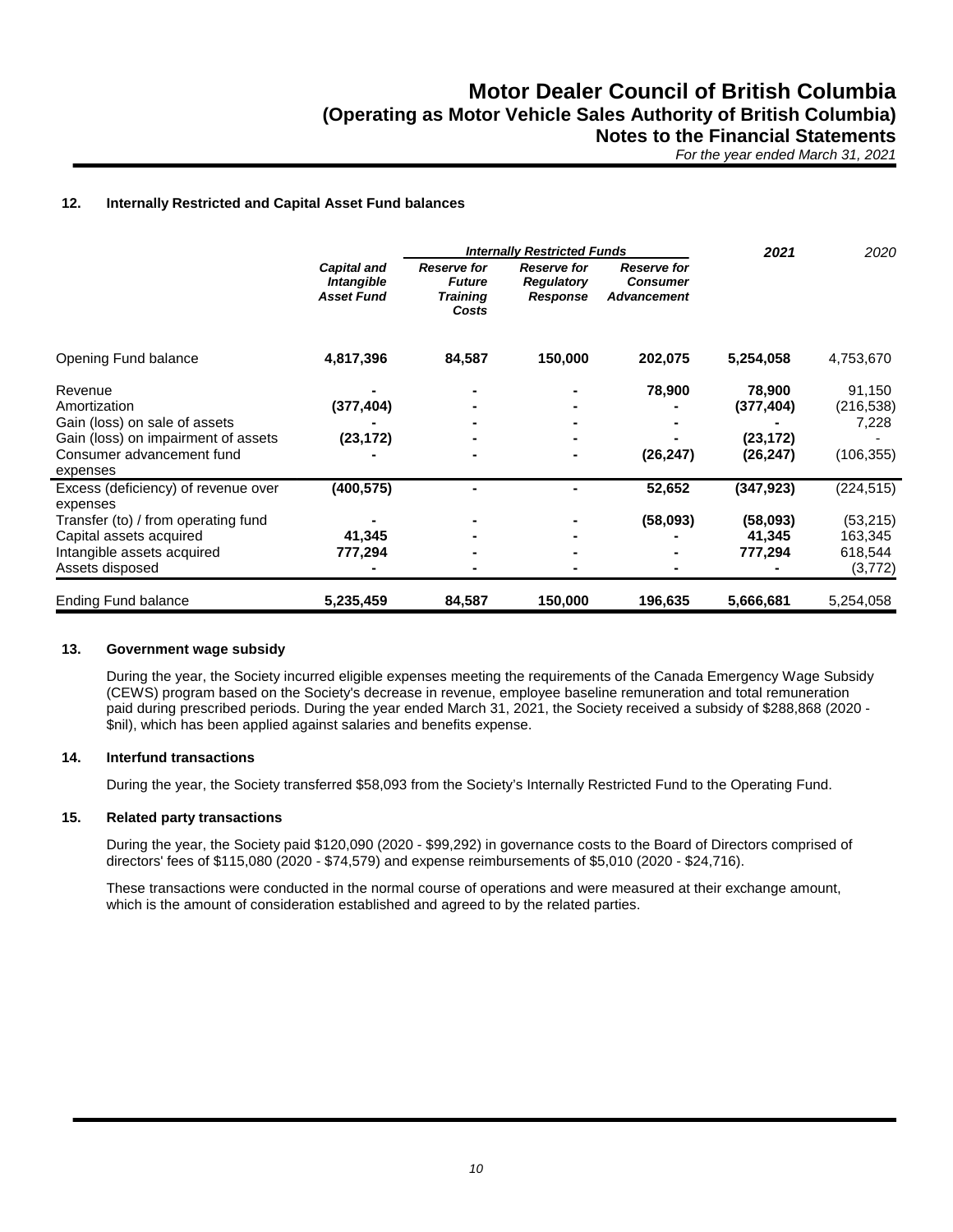#### **16. Controlled entity**

The Society is deemed to control the Motor Dealer Customer Compensation Fund as it is the Trustee of the Fund and has the right to appoint the Board of Directors of the Fund.

The Fund was established pursuant to the Financial Administration Act (Section 14) and is governed in accordance with the Motor Dealer Act (Sections 14 – 22). The purpose of the Fund is to reimburse consumers for eligible financial losses related to:

- the purchase or lease of a motor vehicle,
- the purchase of an extended warranty or service plan, or
- the consignment of a motor vehicle for sale by a motor dealer, in a transaction with a registered motor dealer, particularly in circumstances where the dealer is no longer in business, to a maximum of \$20,000 per loss.

The Fund's financial statements have not been consolidated in the Society's financial statements. The following summarized financial information has not been audited or reviewed:

|                                                          | 2021                  | 2020                  |
|----------------------------------------------------------|-----------------------|-----------------------|
| Total assets<br><b>Total liabilities</b>                 | 1,196,900<br>(14,000) | 1,206,841<br>(10,000) |
| Net assets                                               | 1,182,900             | 1,196,841             |
| Total revenue<br>Total expenses                          | 115,444<br>(129, 385) | 135,658<br>(130, 419) |
| Excess (deficiency) of revenue over expenses             | (13, 941)             | 5,239                 |
| Total operating cash flows<br>Total investing cash flows | (9,941)<br>(16, 044)  | 9,239<br>(1,000,000)  |
| Total net cash flows                                     | (25, 985)             | (990, 761)            |

During the year, the Fund incurred \$97,136 in Board, staff and administrative expenses (2020 - \$92,427), \$8,249 in direct expenses (2020 - \$13,992) and disbursed \$20,000 in claims to eligible consumers (2020 - \$20,000). The Board, staff and administrative expenses borne by the Fund were incurred through utilization of the Board members, employees and resources of the Society. The Society's expenses have been reflected net of the recovery of the expenses incurred and reimbursed by the Fund.

#### **17. Employee compensation**

During the year ended March 31, 2021, the Society paid a total of \$1,393,868 to its ten most highly remunerated employees (2020 - \$1,320,563).

#### **18. Contributions to Group Registered Retirement Savings Plans (RRSP's)**

The Society makes contributions to a group RRSP plan on behalf of certain of its employees at a rate of 3%. The Society's contributions for the year of \$62,422 (2020 - \$67,165) are included in salaries and benefits expense.